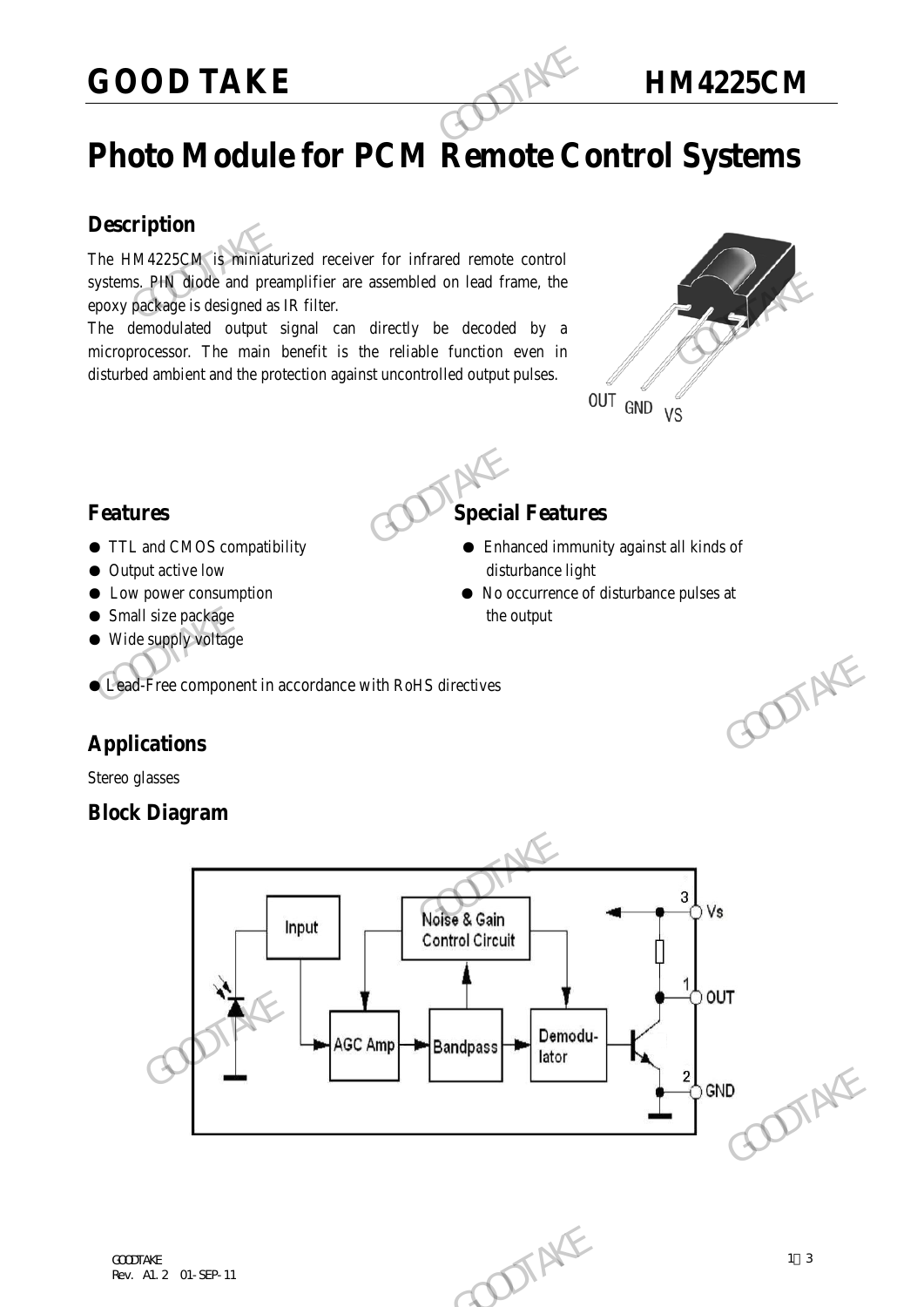

# **Application Circuit**



# **Absolute Maximum Ratings**



| יים וב<br><b>Absolute Maximum Ratings</b> | $\boldsymbol{2}$<br>*) recommended to suppress power supply disturbance |                | μC<br>GND    |              |
|-------------------------------------------|-------------------------------------------------------------------------|----------------|--------------|--------------|
| Tamb = $25$ °C<br><b>Parameter</b>        | <b>Test Conditons</b>                                                   | <b>Symbol</b>  | <b>Value</b> | Unit         |
|                                           |                                                                         |                |              |              |
| <b>Supply Voltage</b>                     | V <sub>s</sub>                                                          | V <sub>S</sub> | $0--6.0$     | $\mathbf{V}$ |
| <b>Supply Current</b>                     | V <sub>s</sub>                                                          | Is             | 5            | mA           |
| Output Voltage                            | <b>OUT</b>                                                              | Vo             | $0--6.0$     | $\mathbf{V}$ |
| <b>Output Current</b>                     | <b>OUT</b>                                                              | I <sub>0</sub> | 5            | mA           |
| <b>Storage Temperature Range</b>          |                                                                         | Tstg           | $-30---+85$  | °C           |
| <b>Operating Temperature Range</b>        |                                                                         | Tamb           | $-25---+85$  | $\sigma$     |
| Power Consumption                         | $(Tamb \leq 85^{\circ}C)$                                               | Ptot           | 50           | mW           |
| Soldering Temperature                     | $t \leq 5s$ 1mm from case                                               | Tsd            | 260          | $\mathrm{C}$ |

# **Basic Characteristics**

Tamb  $-25$  °

|                                    | <b>OUT</b>                          | 5<br>${\rm Io}$            |     |              | $\rm mA$   |                   |  |
|------------------------------------|-------------------------------------|----------------------------|-----|--------------|------------|-------------------|--|
| <b>Storage Temperature Range</b>   |                                     | $-30---+85$<br><b>Tstg</b> |     |              |            |                   |  |
| <b>Operating Temperature Range</b> |                                     | Tamb                       |     | $-25$ ---+85 |            |                   |  |
| Power Consumption                  | $(Tamb \leq 85^{\circ}C)$           | Ptot                       |     | 50<br>mW     |            |                   |  |
| <b>Soldering Temperature</b>       | t $\leqslant$ 5s 1mm from case      | Tsd                        | 260 |              |            | $^\circ\!{\rm C}$ |  |
| <b>Basic Characteristics</b>       |                                     |                            |     |              |            |                   |  |
| Tamb = $25$ °C                     |                                     |                            |     |              |            |                   |  |
| <b>Parameter</b>                   | <b>Test Conditions</b>              | <b>Symbol</b>              | Min | <b>Typ</b>   | <b>Max</b> | Unit              |  |
| <b>Supply Voltage</b><br>(Vs)      | Recommended operating               | <b>Vs</b>                  | 2.7 |              | 5.5        | $\mathbf V$       |  |
| Supply Current (Vs)                | $V_s = 5V$                          | $\mathbf{I}$ s             |     | 0.3          |            | mA                |  |
| <b>Transmission Distance</b>       | IR diode AT205, IF=0.4A             | $\mathbf d$                |     | 20           |            | m                 |  |
| Output Voltage High                | $Vs = 5V$                           | <b>VOSH</b>                | 4.5 |              |            | $\mathbf{V}$      |  |
| Output Voltage Low                 | Cycle 1.2mS, 50% duty               | <b>VOSL</b>                |     |              | 250        | mV                |  |
| Level Output Pulse Width           | Burst Wave= 600us,                  | TWH                        | 400 |              | 800        | $\mu s$           |  |
| Level Output Pulse Width           | Cycle 1.2mS, 50% duty               | TwL                        | 400 |              | 800        | $\mu s$           |  |
| Carrier frequency                  |                                     | ${\rm fo}$                 |     | 25           |            | kHz               |  |
| Peak Wavelength                    |                                     | $\lambda$                  |     | 940          |            | nm                |  |
| Directivity                        | Angle of half transmission distance | $\theta$ 1/2               |     | ±45          |            | deg               |  |